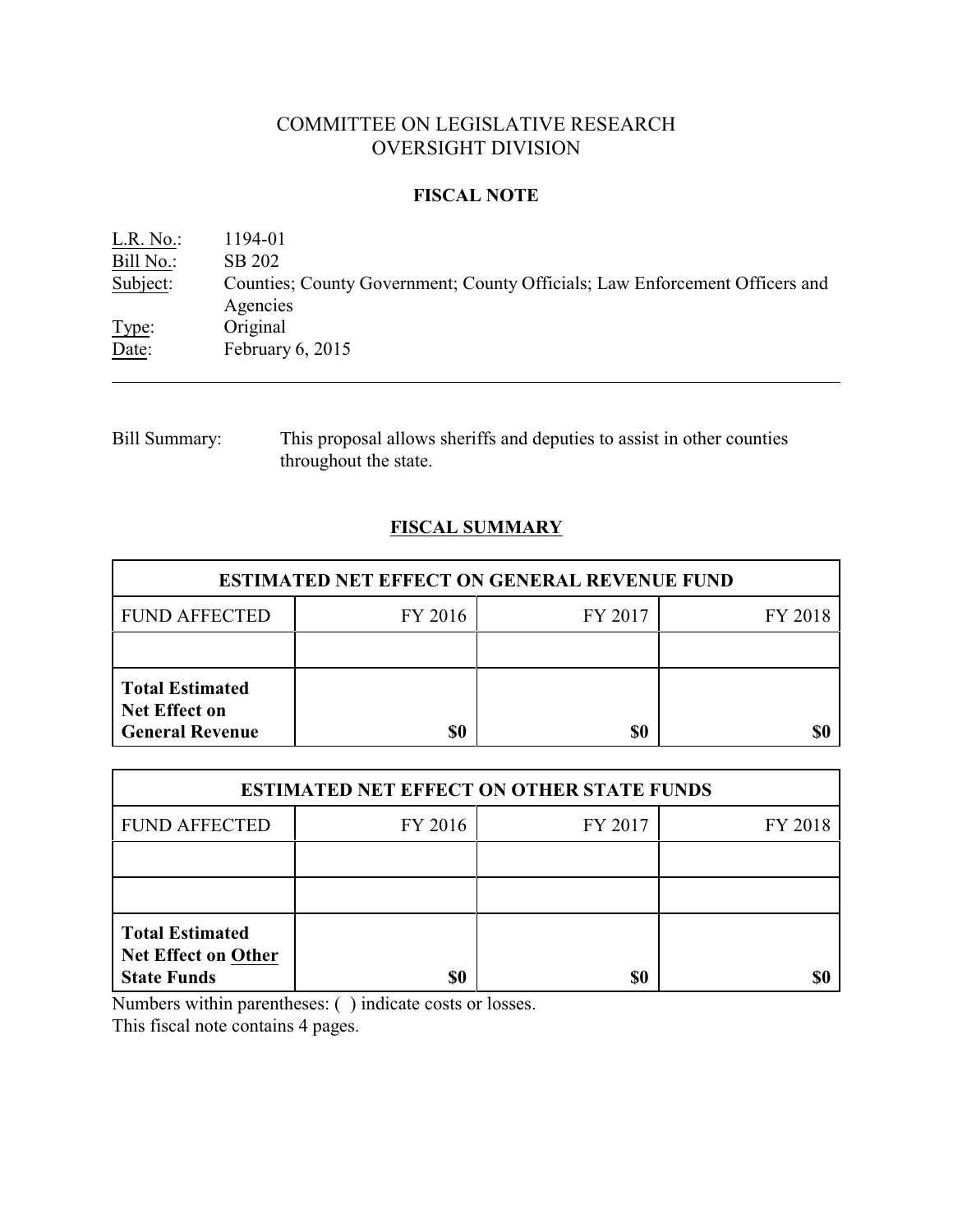L.R. No. 1194-01 Bill No. SB 202 Page 2 of 4 February 6, 2015

| <b>ESTIMATED NET EFFECT ON FEDERAL FUNDS</b>                        |         |         |         |  |
|---------------------------------------------------------------------|---------|---------|---------|--|
| <b>FUND AFFECTED</b>                                                | FY 2016 | FY 2017 | FY 2018 |  |
|                                                                     |         |         |         |  |
|                                                                     |         |         |         |  |
| <b>Total Estimated</b><br>Net Effect on All<br><b>Federal Funds</b> | \$0     | \$0     |         |  |

| <b>ESTIMATED NET EFFECT ON FULL TIME EQUIVALENT (FTE)</b>    |         |         |         |  |
|--------------------------------------------------------------|---------|---------|---------|--|
| <b>FUND AFFECTED</b>                                         | FY 2016 | FY 2017 | FY 2018 |  |
|                                                              |         |         |         |  |
|                                                              |         |         |         |  |
| <b>Total Estimated</b><br><b>Net Effect on</b><br><b>FTE</b> |         |         |         |  |

 $\Box$  Estimated Net Effect (expenditures or reduced revenues) expected to exceed \$100,000 in any of the three fiscal years after implementation of the act.

| <b>ESTIMATED NET EFFECT ON LOCAL FUNDS</b> |         |         |         |  |
|--------------------------------------------|---------|---------|---------|--|
| <b>FUND AFFECTED</b>                       | FY 2016 | FY 2017 | FY 2018 |  |
| <b>Local Government</b>                    | \$0     | \$0     | \$0     |  |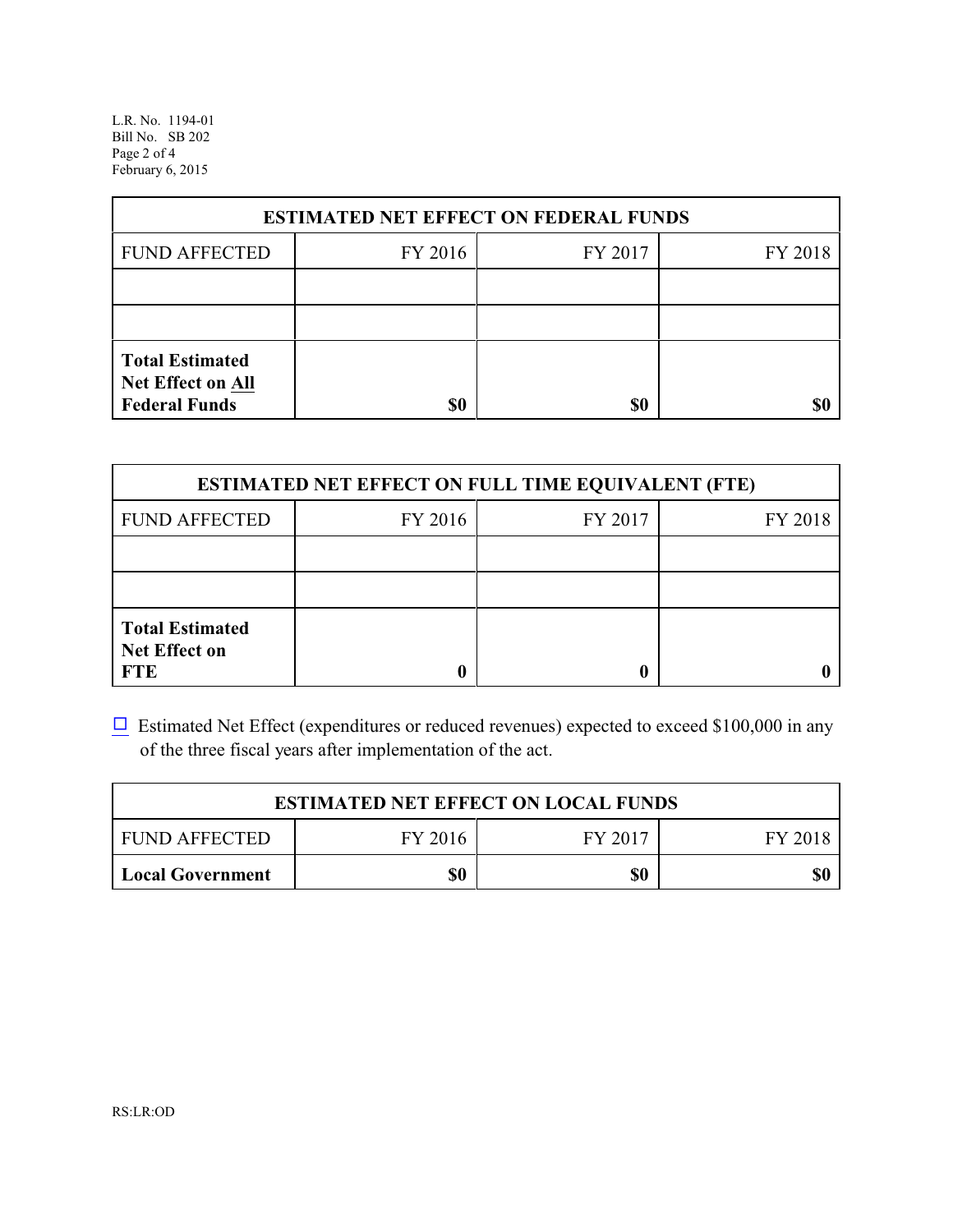L.R. No. 1194-01 Bill No. SB 202 Page 3 of 4 February 6, 2015

#### **FISCAL ANALYSIS**

#### ASSUMPTION

**Oversight** was unable to receive some of the agency responses in a timely manner due to the short fiscal note request time. Oversight has presented this fiscal note on the best current information that we have or on prior year information regarding a similar bill. Upon the receipt of agency responses, Oversight will review to determine if an updated fiscal note should be prepared and seek the necessary approval of the chairperson of the Joint Committee on Legislative Research to publish a new fiscal note.

In response to a similar proposal from this year (HB 218), officials from the **Department of Public Safety - Missouri Highway Patrol**, the **Department of Labor and Industrial Relations**, the **St. Louis County Police** and the **Boone County Sheriff's Department** each assumed the proposal would not fiscally impact their agencies.

In response to a similar proposal from this year (HB 218), officials from the **Attorney General's Office** assume that any potential costs arising from this proposal could be absorbed with existing resources.

| FISCAL IMPACT - State Government | FY 2016<br>$(10 \text{ Mo.})$ | FY 2017    | FY 2018                       |
|----------------------------------|-------------------------------|------------|-------------------------------|
|                                  | $\underline{\underline{\$0}}$ | <u>\$0</u> | $\underline{\underline{\$0}}$ |
| FISCAL IMPACT - Local Government | FY 2016<br>$(10 \text{ Mo.})$ | FY 2017    | FY 2018                       |
|                                  | <u>\$0</u>                    | <u>\$0</u> | <u>\$0</u>                    |

## FISCAL IMPACT - Small Business

No direct fiscal impact to small businesses would be expected as a result of this proposal.